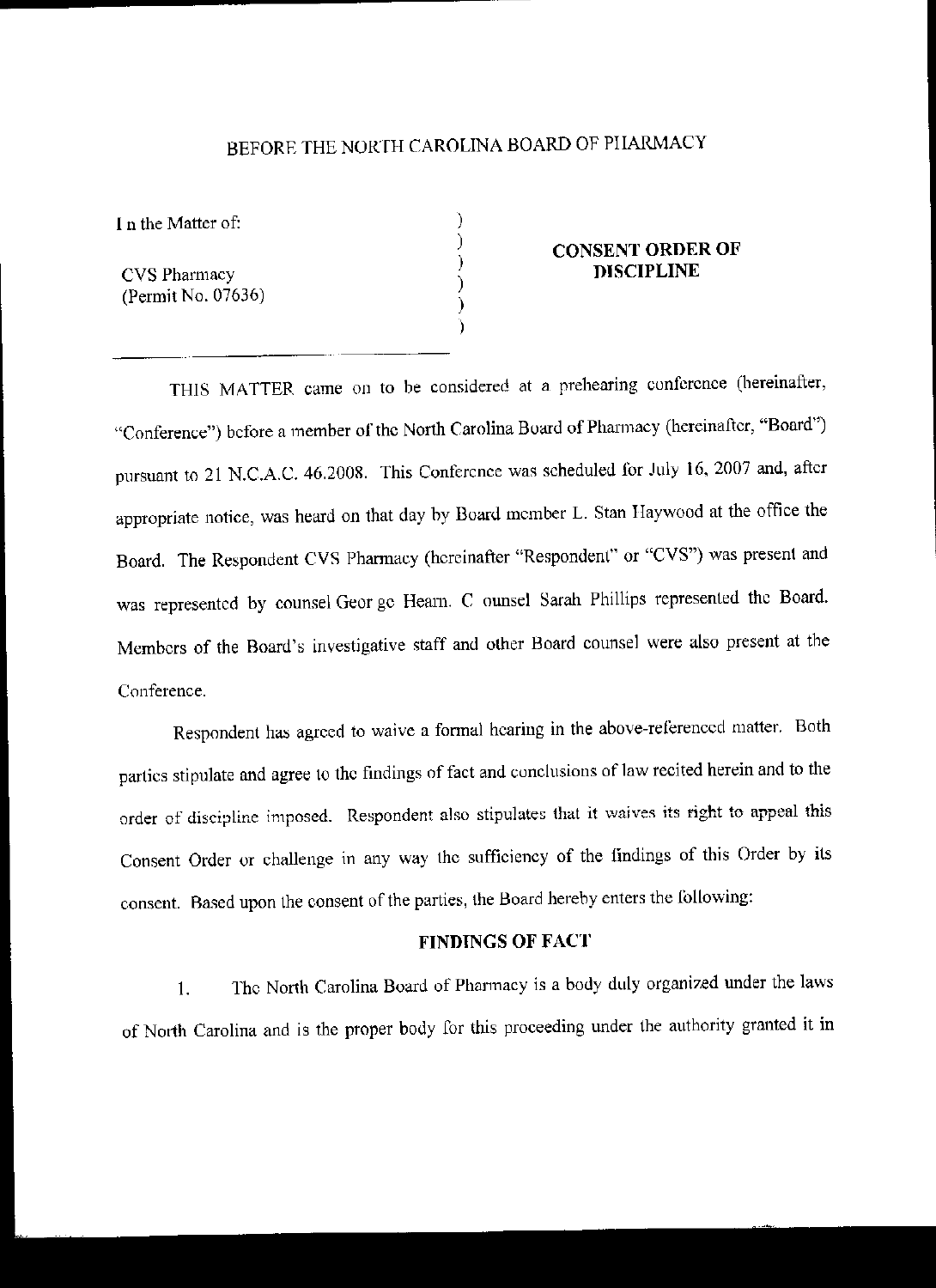Chapter 90 of the General Statutes of North Carolina, and the rules and regulations promulgated thereunder.

2. Respondent CYS Phannacy (Permit No. 07636) is, and was at all relevant times referred to herein, the holder of Pharmacy Permit No. 07636, which Pharmacy is located at 9931 Gilead Road, Huntersville, North Carolina (the \'Pharmacy"). The Pharmacy and its employees were subject to the rules and regulations of the North Carolina Board of Pharmacy and the laws of the State of North Carolina.

3. On October 13, 2006, Diovan 160/12.5 was improperly dispensed by employees of the Pharmacy to a patient where the prescription called for Diovan 80/12.5. Despite having been notified of the dispensing error no later than October 16, 2006, CVS did not complete an incident Report regarding the dispensing error until January 2007 and did not provide a copy of the Incident Report to the Board's investigative staff before the Conference.

4. Also on October 13, 2006, there were more than two technicians working under the supervision of one pharmacist without Board authorization, and an unregistered technician was working and fulfilling the duties of a pharmacy technician.

5. Respondent's employees testified thal Pharmacy employees discovered the dispensing error within hours and immediately took steps to correct the problem, including, but not limited to, contacting the patient and the patient's physician to alert them of the error.

6. The unregislered technician registered with the Board on January 23, 2007.

#### CONCLUSIONS OF LAW

1. All parties are properly before the Board, and the Board has jurisdiction over Respondent and the subject matter of this proceeding,

2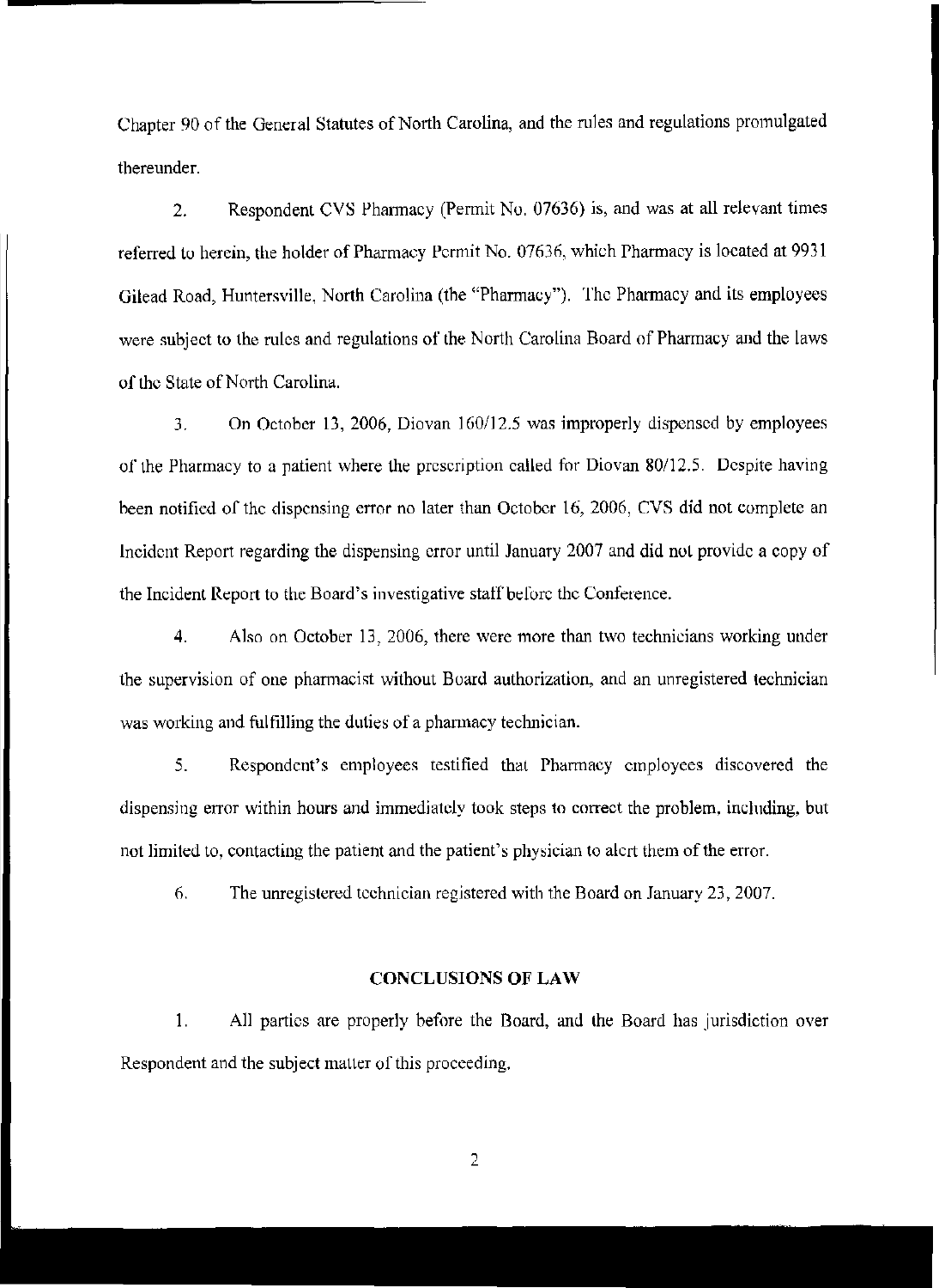2. Respondent's conduct, as set out in the findings of fact above constitute growlds for discipline pursuant to N.C. Gen. Stat. § 90-85.38(b) because Respondent's acts were in violation of N.C. Gen. Stat. §§ 90-85.15A, 90-85.40(f) and 106-122(18), and 21 NCAC 46.1805 and 46.2501.

# CONCLUSIONS REGARDING DISCIPLINE

Based upon the foregoing findings of Fact and Conclusions of Law, and with the consent of the Respondent, the Board enters the following:

## ORDER OF DISCIPLINE

1. Respondent CVS Phannacy's (Permit No. 07636) permit to operate a pharmacy (Permit No. 07636) is hereby suspended for a period of three (3) business days. The suspension is stayed for a period of two (2) years. The stay is conditioned upon Respondent's compliance with the terms of this Consent Order;

2. Respondent shall violate no laws governing the practice of pharmacy or the distribution of drugs;

3. Respondent shall violate no rules or regulations of the Board;

4. Respondent shall cooperate with the Board, its attorneys, investigators, and other representatives in any investigation and comply with the provisions of this Consent Order;

5. If Respondent fails tu cumply with any terms or conditions of this Consent Order, Respondent may be subject to additional disciplinary action by the Board.

3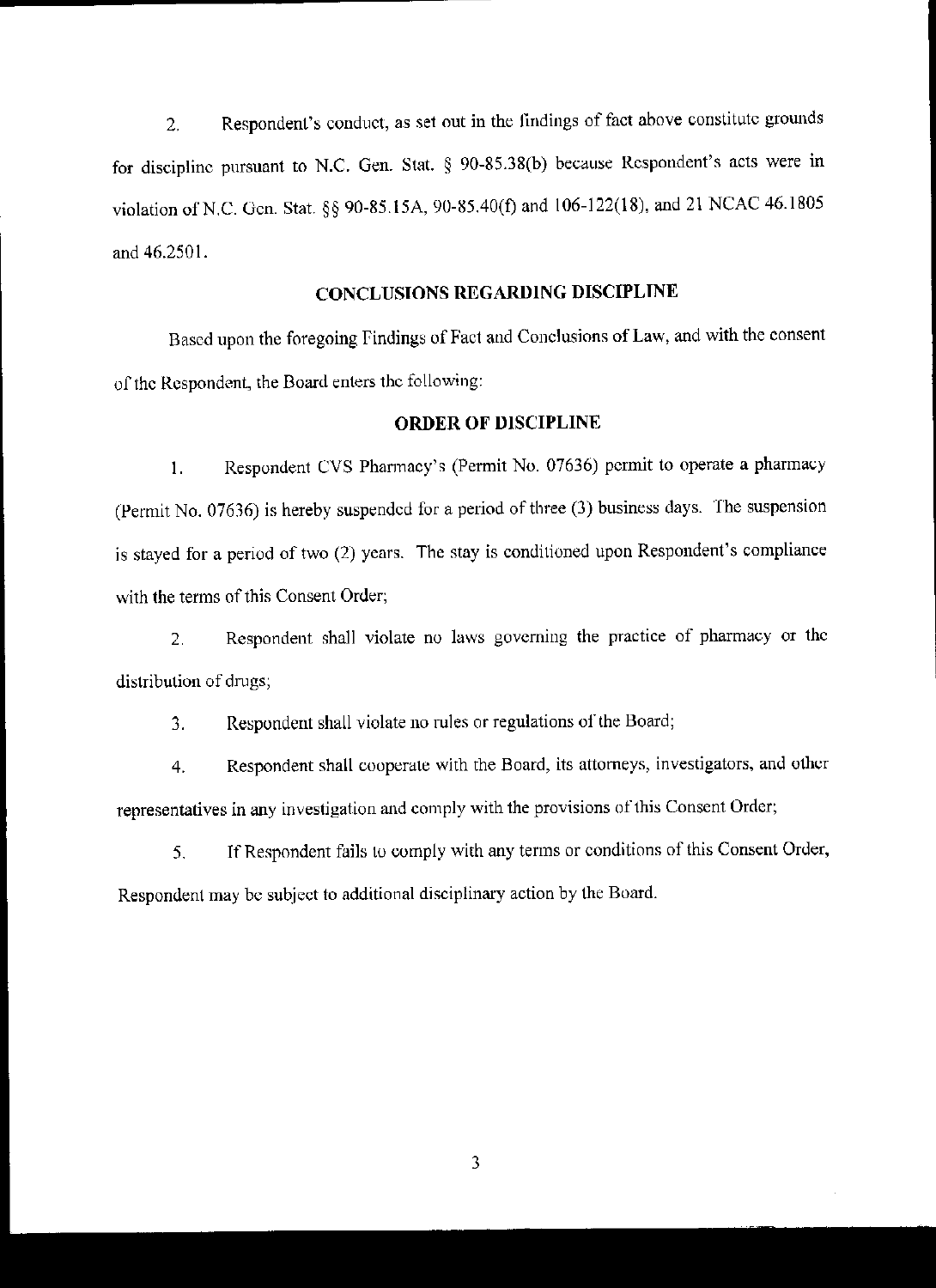This the  $17''$  day of  $\frac{84444}{1}$ , 2007.

NORTH CAROLINA BOARD OF PHARMACY

 $\mathbf{By:}$ Executive Director

CVS Pharmacy, the holder of permit number 07636, has fuJI knowledge that it has the right to a formal hearing in this matter, at which it would have the right to be represented at its expense by counsel. The undersigned freely, knowingly and voluntarily waives such right by entering into this Consent Order.

The undersigned understands and agrees that by entering into this Consent Order, it certifies that it has read the foregoing Consent Order and that it voluntarily consents to the terms and cunditions set forth therein and relinquishes any right to judicial review of Board actions which may be taken conceming this matter.

The undersigned further understands that should it violate the terms and conditions of this Consent Order, the Board may take additional disciplinary action.

The undersigned understands and agrees that this Consent Order will not become effective unless and until approved by the Board.

The undersigned understands that it has the right to have counsel of its choice review and advise it with respect to its rights and this Consent Order, and represents that it enters this Consent Order after consultation with its counsel or after knowingly and voluntarily choosing not to consult with counsel.

[SIGNATURES ON FOLLOWING PAGEl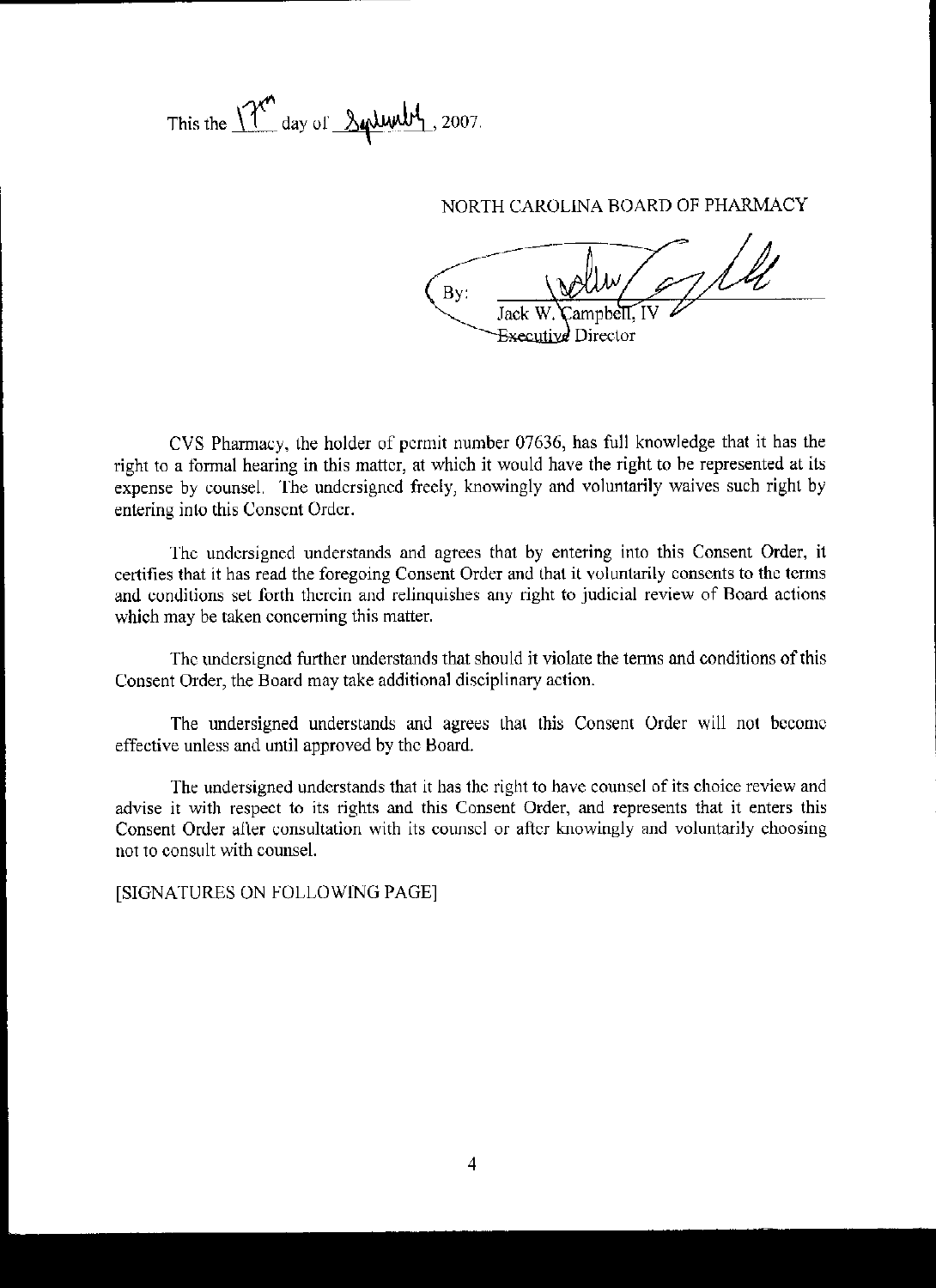# ACCEPTED AND CONSENTED TO BY:

CVS PHARMACY (Permit No. 07636)  $\frac{1}{\sqrt{1-\frac{1}{20}}}\int_0^{\frac{1}{20}} 2\pi r^2 dx$ Shital Ramesh Patel  $By:$ Pharmacist in-Change Title:

NORTH CAROLINA

Mecklenking COUNTY

 $\sim$ 

gales in 19

I, the undersigned Notary Public of the County and State aforesaid, do hereby certify that the following person(s) personally appeared before me this day, and each acknowledged the due execution of the foregoing document:

Date:  $8/30/80$ 

Vaik Notary Pi <u>NAIL</u>

My commission expires: My Commission Expires November 10 2010